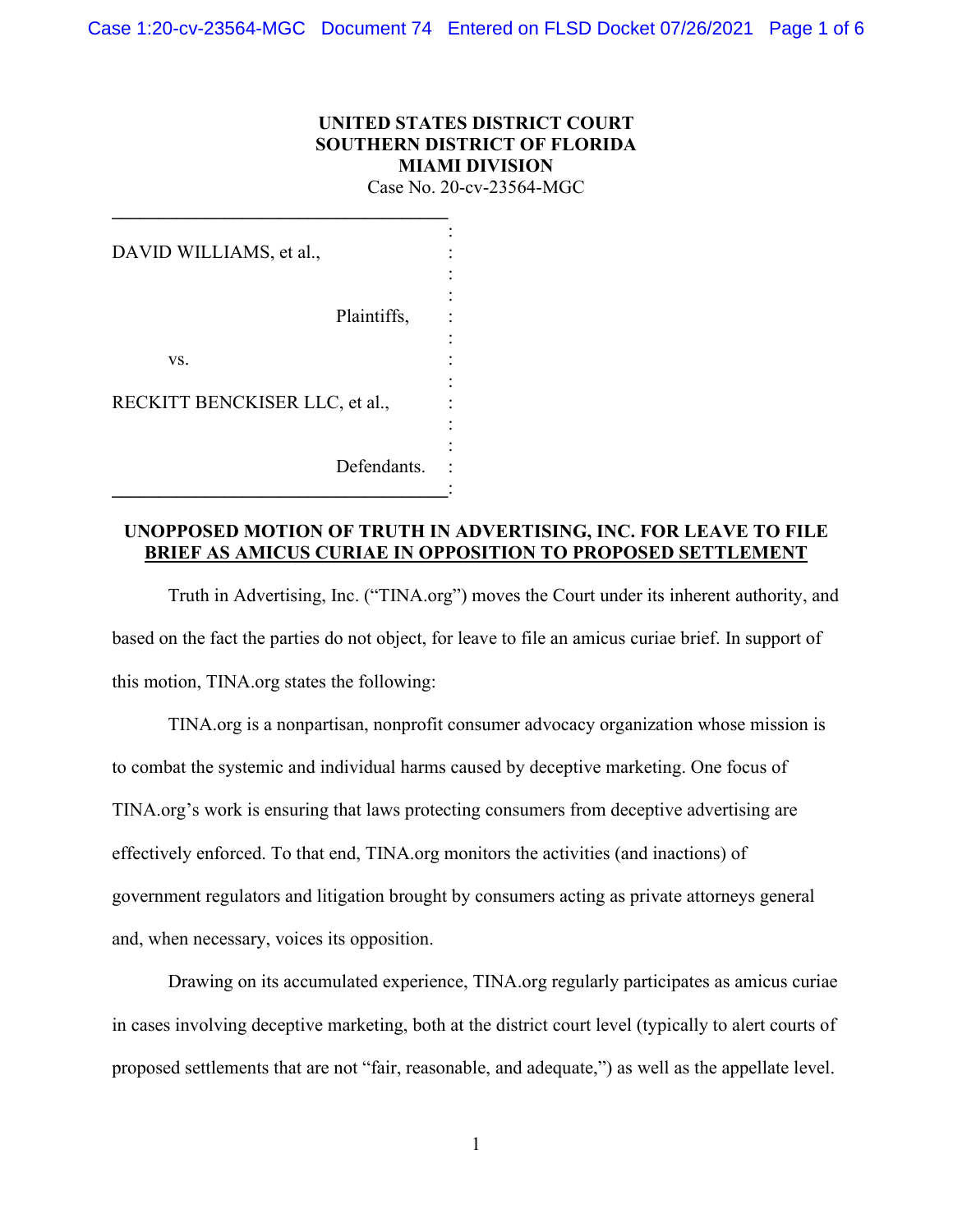*See, e.g., Quinn v. Walgreen Co.* No. 12-cv-8187 (S.D.N.Y.) (responding to TINA.org's concerns, the parties renegotiated their settlement agreement to make injunctive relief broader and perpetual); *Lerma v. Schiff Nutrition Int'l,* No. 3:11-CV-01056 (S.D. Cal.), Dkt. 120, 141 (plaintiffs, prompted by TINA.org's amicus submission, sought to withdraw settlement, which plaintiffs ultimately renegotiated); *Fed. Trade Comm'n v. Quincy Bioscience Holding Co., Inc.,*  753 Fed. App. 87 (2d Cir. 2019) (Second Circuit, after granting TINA.org's Motion for Leave, vacated district court's dismissal of lawsuit against Quincy and remanded the case for further proceedings); *Torres v. S.G.E. Mgmt., L.L.C.,* 838 F.3d 629 (5th Cir. 2016) (en banc) (Fifth Circuit, after granting TINA.org's Motion for Leave, affirmed certification of a RICO class action challenging the multilevel marketing scheme) (*cert. denied S.G.E. Mgmt., L.L.C. v. Torres,* 138 S. Ct. 76 (Oct. 2, 2017); *Frank v. Poertner*, No. 15-765 (S. Ct.), Brief Amicus Curiae for Truth in Advertising, Inc. Supporting Petitioner, (Jan. 14, 2016) (*cert. denied* 136 S. Ct. 1453 (2016)); *Bostick v. Herbalife Int'l of Am., Inc*., 13-cv-02488 (C.D. Cal.) May 14, 2015 Order (TINA.org granted permission to file brief opposing proposed settlement agreement over parties' objection); *Collins v. Quincy Bioscience, LLC,* 19-cv-22864 (S.D. Fla.) Oct. 27, 2020 Order (this Court granting TINA.org's Motion for Leave to File Amicus Curiae Brief in Opposition to Proposed Settlement).

With respect to the use of unsubstantiated health claims in marketing, TINA.org has pursued more than 70 companies using deceptive health claims, has more than 65 databases on its website collectively cataloguing thousands of unsubstantiated health claims made about products, has sent dozens of warning letters to companies, and has filed numerous complaints with federal and state regulators. *See, e.g.,* TINA.org's Prevagen Action, https://www.truthin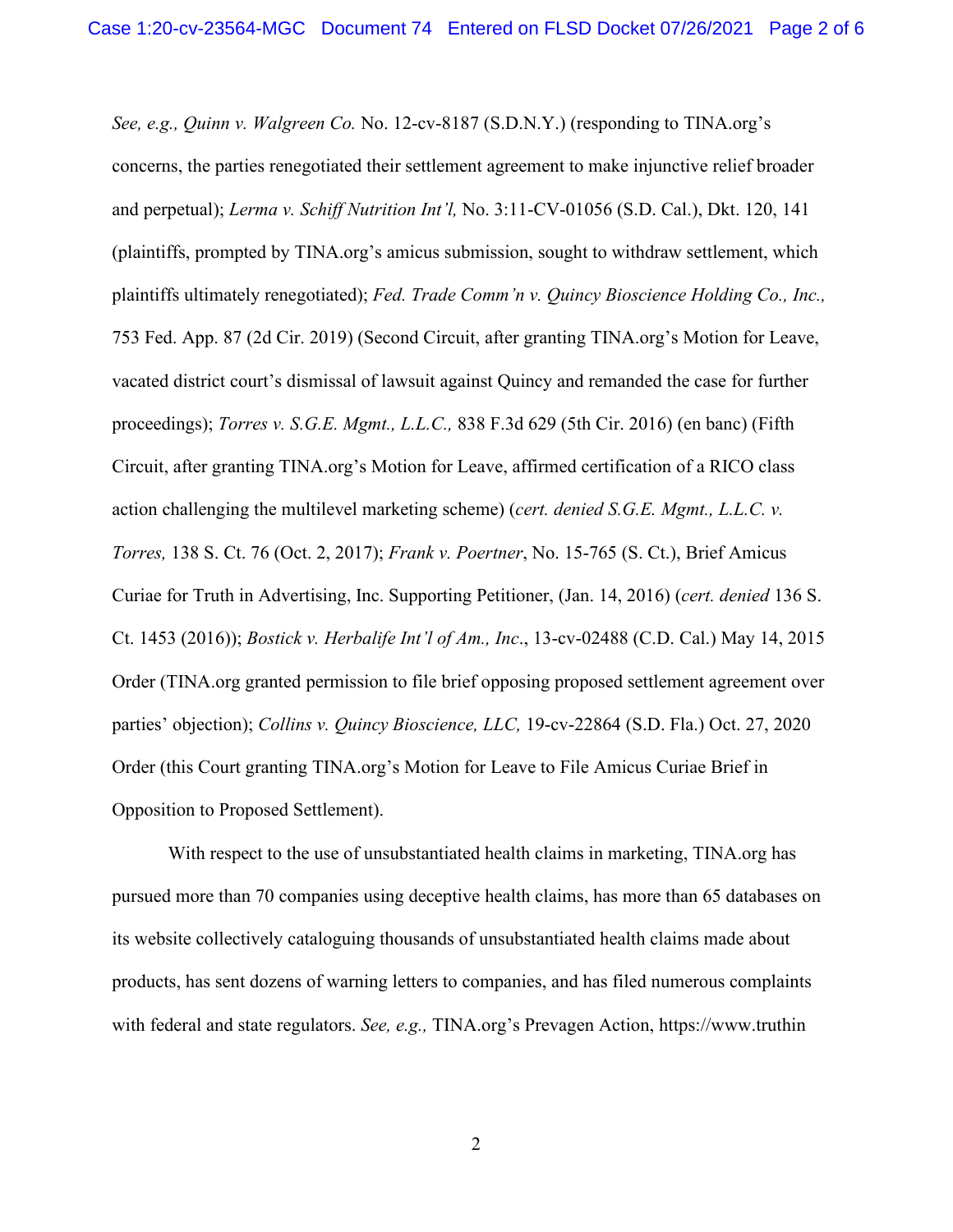advertising.org/prevagen-summary-of-action/. As a result of TINA.org's efforts in this area, thousands of unsubstantiated health claims have been removed from the internet, companies have revamped their product labeling and other marketing materials, state and federal agencies have fined companies millions of dollars, and industry trade associations are more closely monitoring member companies' marketing. TINA.org has also been invited to speak at numerous national conferences on the use of unsubstantiated health claims in marketing, including "The Evolving Phenomenon of Direct-to-Consumer Neuroscience" conference in February 2018 hosted by The Banbury Center to help identify and address key regulatory and ethical issues related to the growth of brain health products sold directly to consumers.

In short, TINA.org has unique expertise in the area of deceptive marketing and the impact it has on consumers, all of which will assist this Court in better understanding the issues raised by the parties' proposed settlement.<sup>1</sup> *See, e.g., Bayshore Ford Trucks Sales, Inc. v. Ford Motor Co.,* 471 F. 3d 1233, 1249 fn. 34 (11th Cir. 2006) ("[D]istrict courts possess the inherent authority to appoint 'friends of the court' to assist in their proceedings."); *Florida Immigration Coal. et al. v. Mendez,* No. 09-cv-81280, Order (S.D. FL. Nov. 23, 2009) (granting nonprofit organization's motion for leave to file as amicus curiae); *Resort Timeshare Resales, Inc. v. Stuart,* 764 F. Supp. 1495 (S.D. FL. May 21, 1991) (granting motion for leave to appear as amicus curiae, stating that an amicus participates "for the benefit of the court" and that it is "within the discretion of the court to determine the fact, extent, and manner of participation by the *amicus."*). *See also Neonatology Assocs., P.A. v. Comm'r of Internal Revenue, et al.,* 293 F.3d 128, 132 (3d Cir. 2002) (Alito, J.) ("Even when a party is very well represented, an amicus

<sup>&</sup>lt;sup>1</sup> TINA.org's Motion for Leave and accompanying amicus brief are entirely independent and are not supported or motivated in any way – financially or otherwise – by any outside parties or organizations.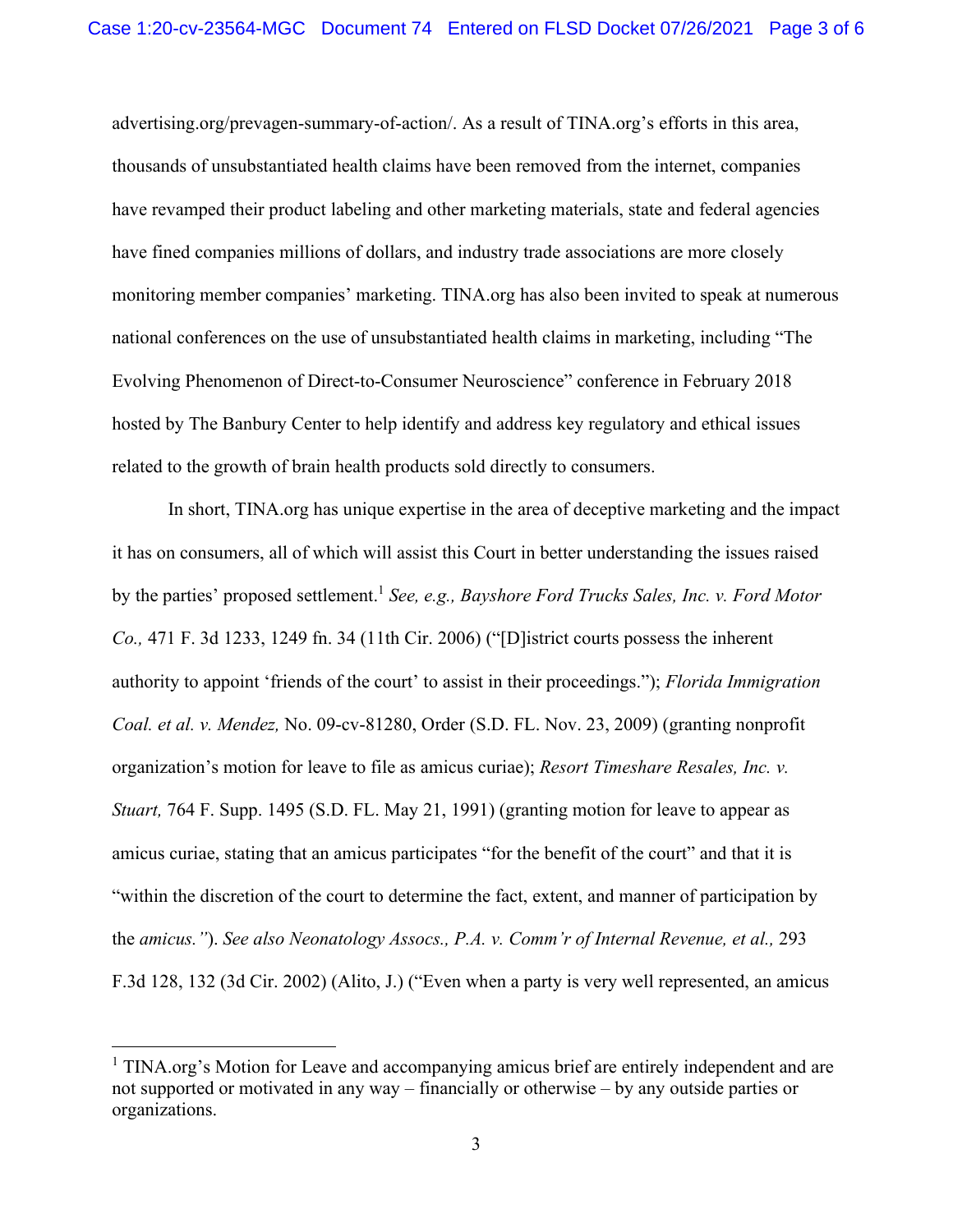may provide important assistance to the court. . . . Some friends of the court are entities with particular expertise not possessed by any party to the case. . ."); *Ryan v. CFTC,* 125 F.3d 1062, 1063 (7th Cir. 1997) (Posner, J.) ("An amicus brief should normally be allowed when . . . the amicus has unique information or perspective that can help the court beyond the help that the lawyers for the parties are able to provide."); Managing Class Action Litigation: A Pocket Guide for Judges, 3d ed., Federal Judicial Ctr. 2010, at 17 ("Institutional 'public interest' objectors may bring a different perspective . . . Generally, government bodies such as the FTC and state attorneys general, as well as nonprofit entities, have the class-oriented goal of ensuring that class members receive fair, reasonable, and adequate compensation for any injuries suffered. They tend to pursue that objective by policing abuses in class action litigation. Consider allowing such entities to participate actively in the fairness hearing.").

TINA.org's sole motivation for its filing is to provide the Court with its unique expertise and perspective as to the impact that the proposed settlement will have on the consumers that will be affected by it – a settlement that will provide a nominal sum to a small percentage of class members while inevitably leaving defendants better off than if they had never been sued. In addition, now that the parties to this lawsuit have reached an agreement, they no longer have an adversarial relationship, and thus this Court can look only to objectors to illuminate any potential issues with the settlement. *See Pearson, et al. v. NBTY, Inc., et al.,* 772 F.3d 778, 787 (7th Cir. 2014) ("[O]bjectors play an essential role in judicial review of proposed settlements of class actions . . ."); *In re HP Inkjet Printer Litig.,* 2011 U.S. Dist. LEXIS 65199, at \*2-3 (N.D. Cal. June 20, 2011) ("Objectors can play a valuable role in providing the court with information and perspective with respect to the fairness, adequacy, and reasonableness of a class action settlement."). Finally, due to the onerous process for class members to file objections to the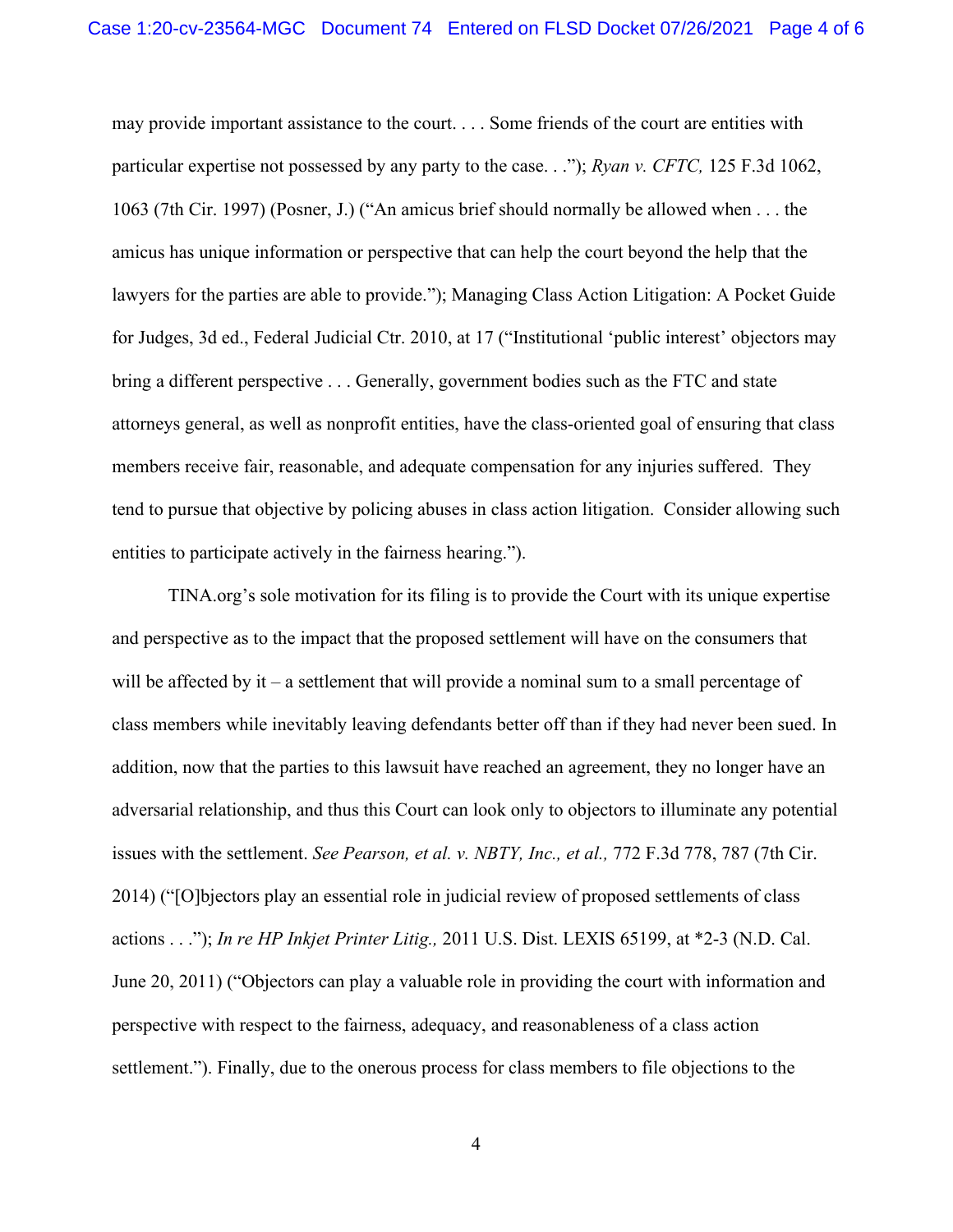proposed settlement, including, among other things, a need for class members – most of whom are concerned about cognitive functioning – to assert factual *and* legal grounds for their position, the odds of class members filing their own objections are quite low (and that is even assuming class members are aware of the pending settlement and understand what is at stake). *See*  Stipulated Order Granting Plaintiffs' Unopposed Motion for Preliminary Approval, Apr. 23, 2021, Docket No. 57; Christopher R. Leslie, *The Significance of Silence: Collective Action Problems and Class Action Settlements,* 59 FLA. L REV. 71, 73 (2010) (Class member "[s]ilence may be a function of ignorance about the settlement terms or may reflect an insufficient amount of time to object. But most likely, silence is a rational response to any proposed settlement even if that settlement is inadequate. For individual class members, objecting does not appear to be cost-beneficial. Objecting entails costs, and the stakes for individual class members are often  $low."$ 

For these reasons, TINA.org moves for leave to appear as amicus curiae and submits the attached brief in opposition to the proposed settlement (attached hereto as Exhibit 1).

#### **LOCAL RULE 7.1(a)(3) CERTIFICATION**

Though not a party to this action and merely seeking to assist the Court as amicus curiae in evaluating the proposed settlement agreement, TINA.org has nonetheless conferred with counsel for Plaintiffs and Defendant regarding the instant Motion for Leave. Both plaintiffs' and defense counsel have stated that they do not object to TINA.org's motion.

Dated: July 26, 2021 Respectfully,

By: *s/ Jon Polenberg* Jon Polenberg, Esq. Florida Bar No.: 653306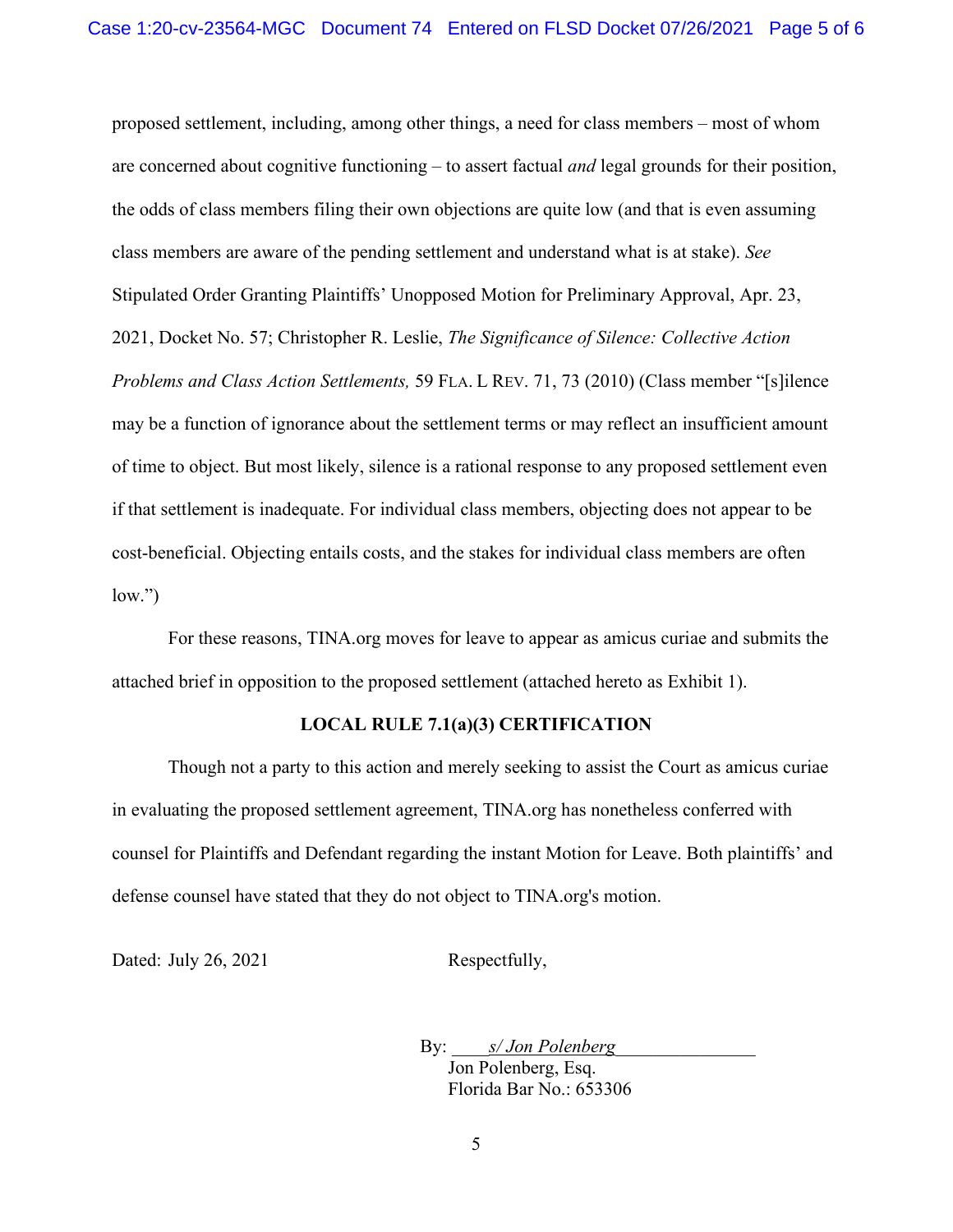Becker & Poliakoff 1 East Broward Blvd., Suite 1800 Ft. Lauderdale, FL 33301 Telephone: (954) 987-7550 jpolenberg@beckerlawyers.com

and and state of the state of the state of the state of the state of the state of the state of the state of the state of the state of the state of the state of the state of the state of the state of the state of the state

Laura Smith, Legal Director (District of Conn. Bar No. ct28002, not admitted in Florida) Truth in Advertising, Inc. 115 Samson Rock Drive, Suite 2 Madison, CT 06443 Telephone: (203) 421-6210 lsmith@truthinadvertising.org

*Attorneys for Truth in Advertising, Inc.* 

## **CERTIFICATE OF SERVICE**

I hereby certify that on July 26, 2021, I electronically filed the foregoing with the Clerk of

the Court using the CM/ECF system which sent notification to all parties registered to receive electronic notices via the Court's CM/ECF System.

> /*s/ Jon Polenberg*\_\_ \_\_\_\_\_\_\_\_\_\_ By: Jon Polenberg, Esq.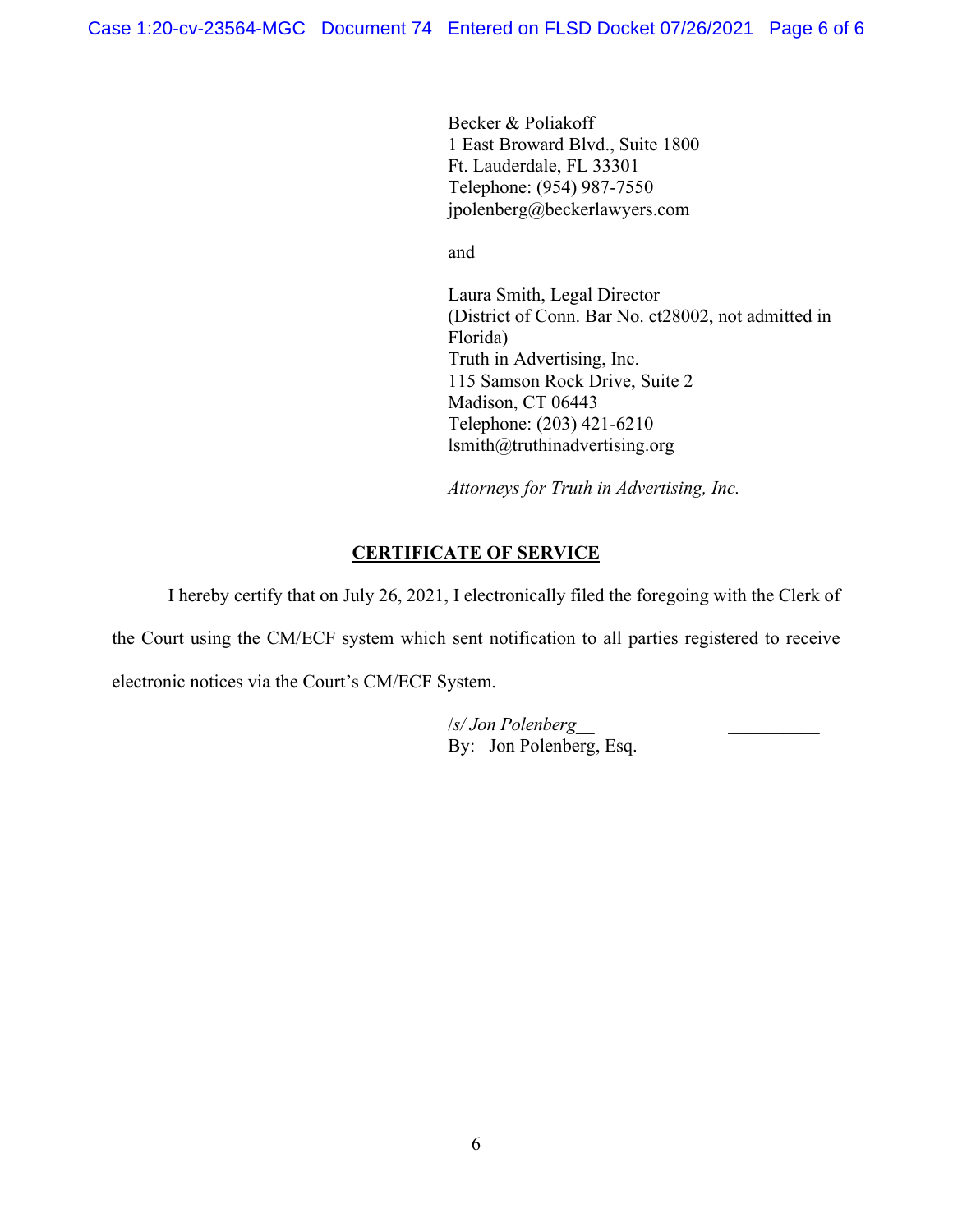## **UNITED STATES DISTRICT COURT SOUTHERN DISTRICT OF FLORIDA MIAMI DIVISION**

Case No. 20-cv-23564-MGC

| DAVID WILLIAMS, et al.,        |  |
|--------------------------------|--|
|                                |  |
| Plaintiffs,                    |  |
| VS.                            |  |
| RECKITT BENCKISER LLC, et al., |  |
|                                |  |
| Defendants.                    |  |

**\_\_\_\_\_\_\_\_\_\_\_\_\_\_\_\_\_\_\_\_\_\_\_\_\_\_\_\_\_\_\_\_\_\_\_\_** 

### **BRIEF OF AMICUS CURIAE BY TRUTH IN ADVERTISING, INC.**

Truth in Advertising, Inc. ("TINA.org") submits this amicus curiae brief per its motion. TINA.org therefore states the following as its amicus curiae brief:

#### **INTRODUCTION**

The parties to this litigation have struck a deal in which plaintiffs' counsel will pocket nearly \$3 million in exchange for allowing Reckitt Benckiser LLC and RB Health (US) LLC (collectively, "RB") to continue their deceptive advertising, pay a nominal sum to a small percentage of class members, and bind the hands of a nationwide class from ever holding RB accountable for the kind of deception that led to this lawsuit. For these reasons, TINA.org, a national consumer advocacy organization dedicated to protecting consumers from false and deceptive advertising, opposes the proposed settlement, and respectfully urges the Court to deny final approval.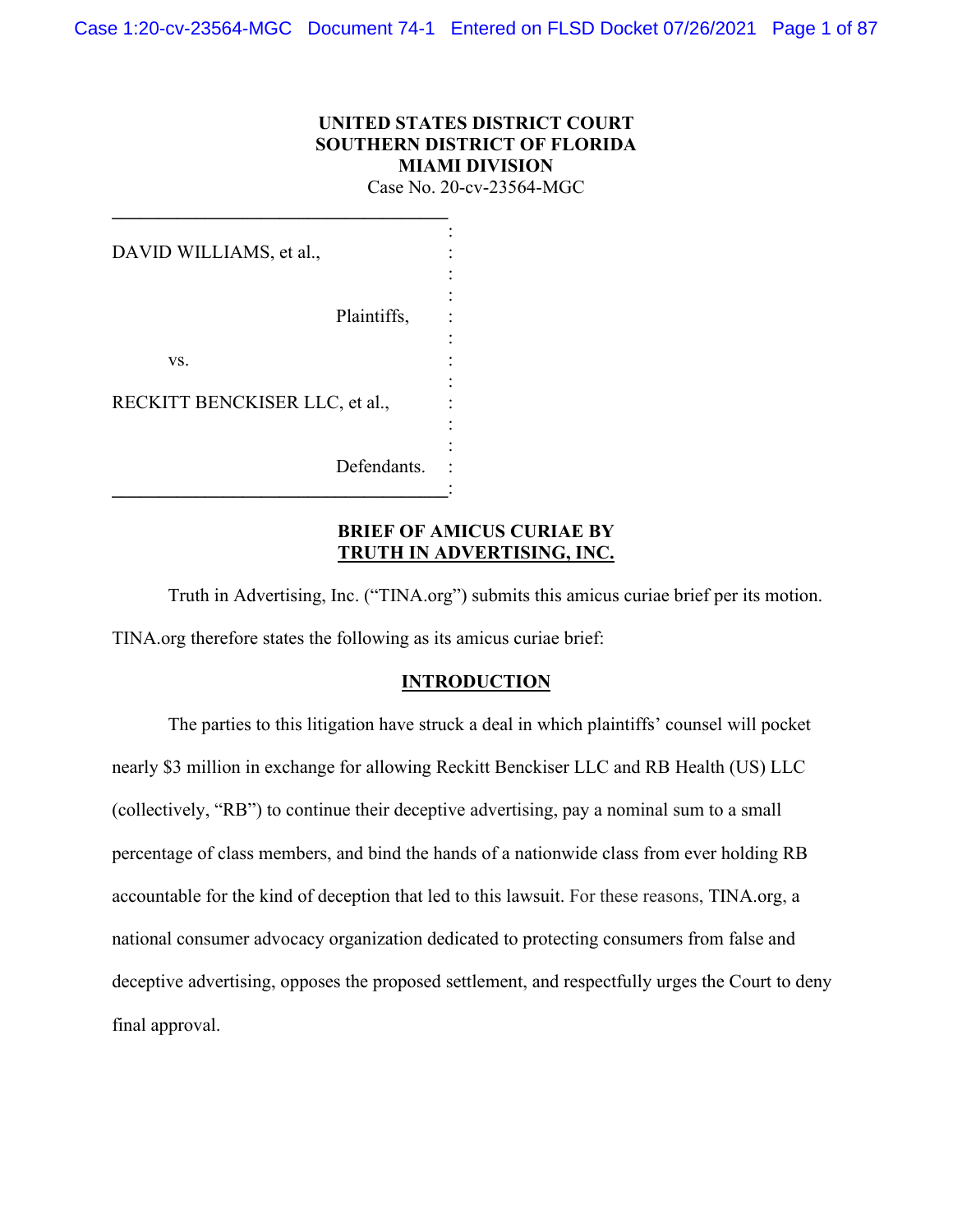### **INTEREST OF AMICUS CURIAE**

TINA.org is a  $501(c)(3)$  nonpartisan, nonprofit consumer advocacy organization whose mission is to combat systemic and individual harms caused by deceptive marketing. To further its mission, TINA.org performs in-depth investigations and files complaints with federal and state government agencies, among others, urging them to take action to put an end to various companies' deceptive marketing practices.<sup>1</sup> As explained in detail in the attached Motion for Leave to File Brief as Amicus Curiae in Opposition to Proposed Settlement, TINA.org has an important interest and a valuable perspective on the issues presented in this case.<sup>2</sup>

#### **ARGUMENT**

The essence of plaintiffs' complaint is that RB deceives consumers by marketing its Neuriva supplements as clinically and scientifically proven to enhance brain performance in the areas of focus, memory, learning, accuracy, concentration, and reasoning when competent scientific evidence does not support, and even contradicts, these marketing claims. Am. Consolidated Compl. at ¶¶ 7, 9, 12. Such deceptive marketing will remain unchanged if the proposed settlement agreement is granted final approval, and class members, most of whom will receive nothing from the resolution of the case, will never be able to do anything about it. Meanwhile, plaintiffs' counsel will receive nearly \$3 million, and RB will continue making deceptive claims to millions of Americans concerned about cognitive decline.<sup>3</sup>

 $1$  Since 2015, state and federal agencies have obtained more than \$250 million from companies engaged in false and deceptive marketing based on TINA.org legal actions and evidence, and returned millions in ill-gotten gains to consumers.

<sup>&</sup>lt;sup>2</sup> Neither party nor their counsel played any part in the drafting of this brief or contributed in any other way.

<sup>&</sup>lt;sup>3</sup> While there may be other terms of the proposed settlement agreement that are unfair to consumers, this brief focuses exclusively on the injunctive relief, monetary relief, attorneys' fees, and release provisions.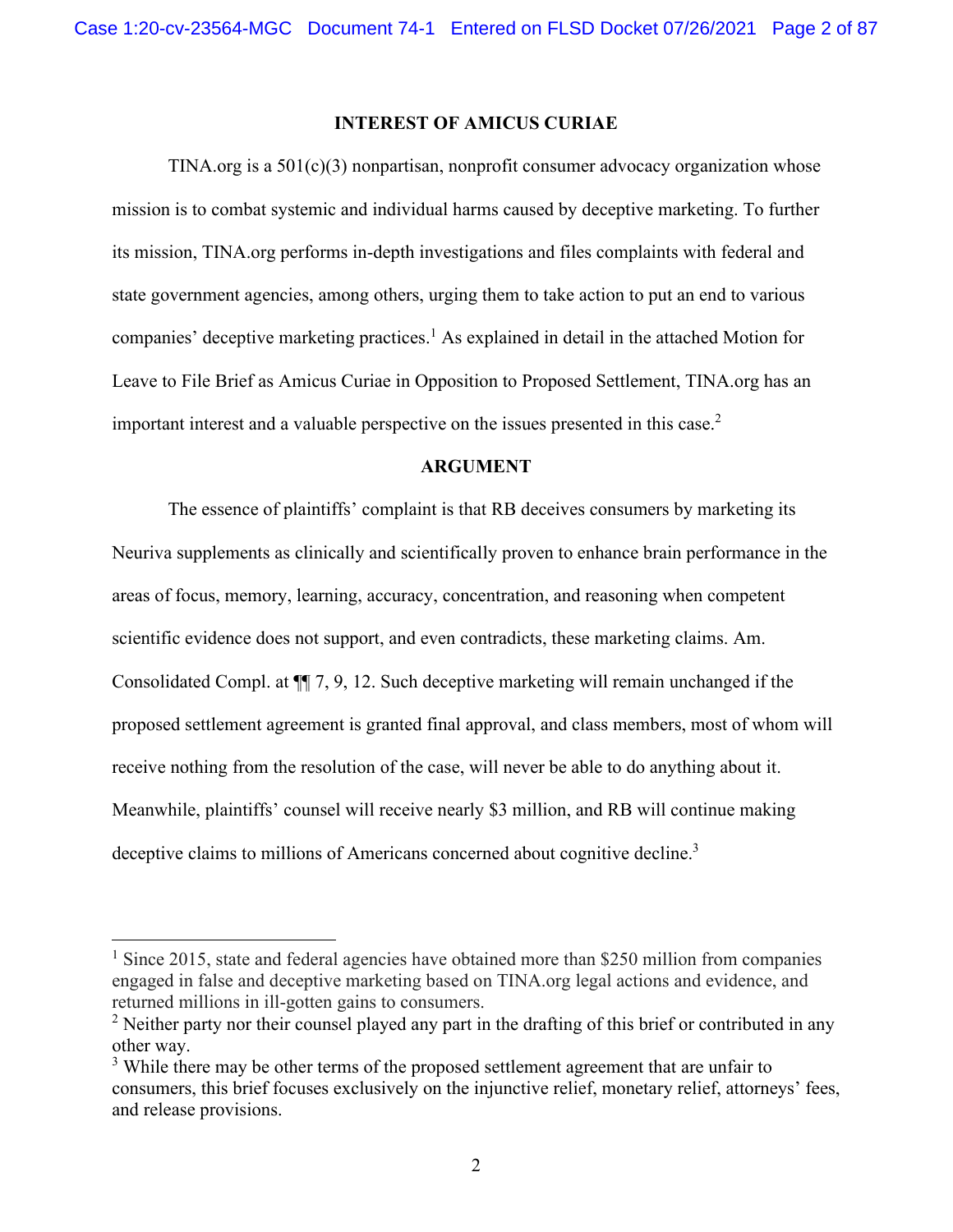### **I. The Injunctive Relief is Valueless and Serves Only to Protect RB.**

The substance, scope, and duration of the injunctive relief in the proposed agreement is grossly inadequate and, as such, the settlement should not be approved.

### **A. The Prohibited Language in The Settlement Does Not Require RB to Make Any Material Changes and Only Serves to Protect the Company.**

The proposed settlement agreement gives the mistaken impression that RB is making material changes to its marketing of Neuriva when, in reality, the injunctive relief is illusory and only benefits the company. Specifically, the settlement agreement only prohibits RB from using a single word in its marketing – "proven" – but permits RB to use the phrase "clinically tested" or any other synonym for "proven" that it cares to use. Settlement Agreement and Release, at ¶ IV.A. The elimination of a single word has absolutely no impact on the deceptive message communicated to consumers as RB has already found a phrase that conveys the exact same message as its previous marketing message – that there is scientific evidence establishing the truth of its deceptive claims. *See Removatron Int'l Corp. v. Federal Trade Comm.,*884 F. 2d 1489, 1497 (1st Cir. 1989) ("The common-sense net impression of petitioners' advertising claims is that their machine can remove hair permanently and that this claim is supported by scientific evidence. … [P]etitioners argue that the words 'clinically tested' do not mean, and would not be taken by a reasonable person as meaning, 'supported by rigorous scientific tests.' … Regardless of any actual differences, … petitioners have offered no basis for us to find that lay people would make such a fine distinction."); *Rexall Sundown, Inc. v. Perrigo Co.,* 651 F. Supp. 2d 9, 35 (E.D.N.Y. Sept. 10, 2009) ("The Court concludes that the claim 'clinically tested' is susceptible to more than one reasonable interpretation…"). *See also e.g.,* HFL Solutions, Inc., Blood Sugar Optimizer Dietary Supplements, Nat'l Adver. Div. of the Better Bus. Bureau, Case No. 6000 (Sept. 9, 2016) (Exhibit A) ("the claim 'clinically researched,' while literally true, is misleading.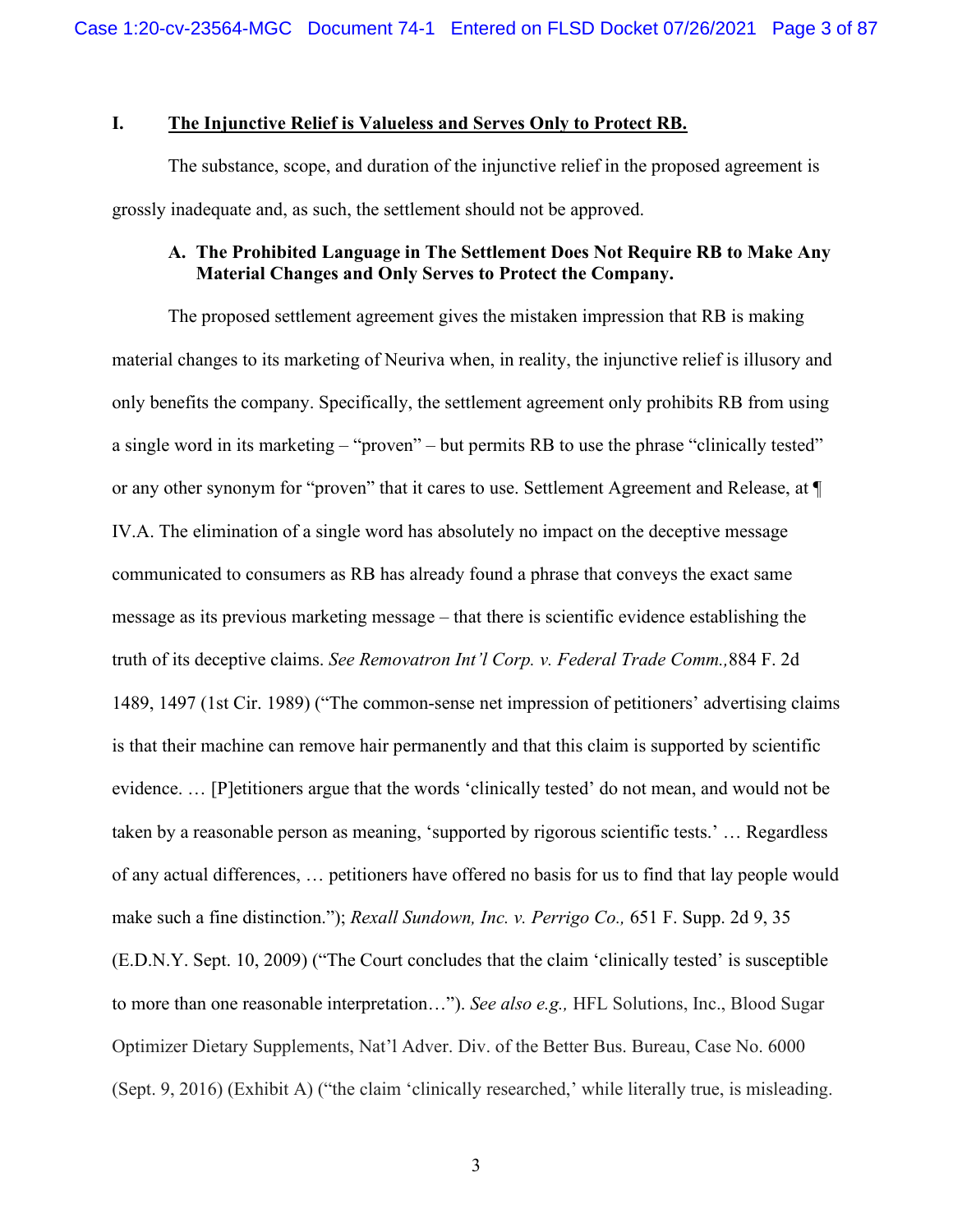A consumer could reasonably believe that because a supplement was the subject of small human clinical trials that it is effective, a message that is not supported by the evidence in the record. Consequently, NAD recommended that the advertiser discontinue this claim."); Fiore RX, LLC, Antifungal Nail Lacquer, Nat'l Adver. Div. of the Better Bus. Bureau, Case No. 5600 (June 24, 2014) (Exhibit B) ("The establishment claim, that Propolis is 'proven effective against bacteria, viruses, and fungi,' is held to a higher standard of proof, as 'clinically proven' or 'clinically tested' claims are, in essence, a promise that there is scientific evidence that proves or establishes the truth of an advertiser's claims."); Interceuticals, Inc., BetterWOMAN, Nat'l Adver. Div. of the Better Bus. Bureau, Case No. 5485 (July 10, 2012) (Exhibit C) ("Clinically tested claims require stronger substantiation because 'they are, in essence, a promise that there is scientific evidence that proves or 'establishes' the truth of the statement.'"); NutriSystem,Inc., Nutrisystem D Program, Nat'l Adver. Div. of the Better Bus. Bureau, Case No. 5275 (Jan. 10, 2011) (Exhibit D) ("A 'clinically tested' claim is an establishment claim. These types of claims are held to a very high standard of proof because they are, in essence, a promise that there is scientific evidence that proves or 'establishes' the truth of the statement."); Ganeden Biotech, Inc., Digestive Advantage LI, Nat'l Adver. Div. of the Better Bus. Bureau, Case No. 4352 (June 29, 2005) (Exhibit E) ("While it may be argued that the claim 'clinically tested' is literally truthful since the product is currently undergoing testing, the statement 'clinically tested' appears in the context of a specific performance claim thereby giving rise to the implication that the product has been *clinically proven* to provide 24 hour relief.");<sup>4</sup> Hi Smile Pty Ltd, Adver. Standards

<sup>&</sup>lt;sup>4</sup> The National Advertising Division opened up an investigation into Neuriva regarding its brain health and "clinically proven" claims but closed it due to the pending litigation. RB Health, Neuriva Dietary Supplement, Nat'l Adver. Div. of the Better Bus. Bureau, Case No. 6383 (June 25, 2020) (Exhibit F).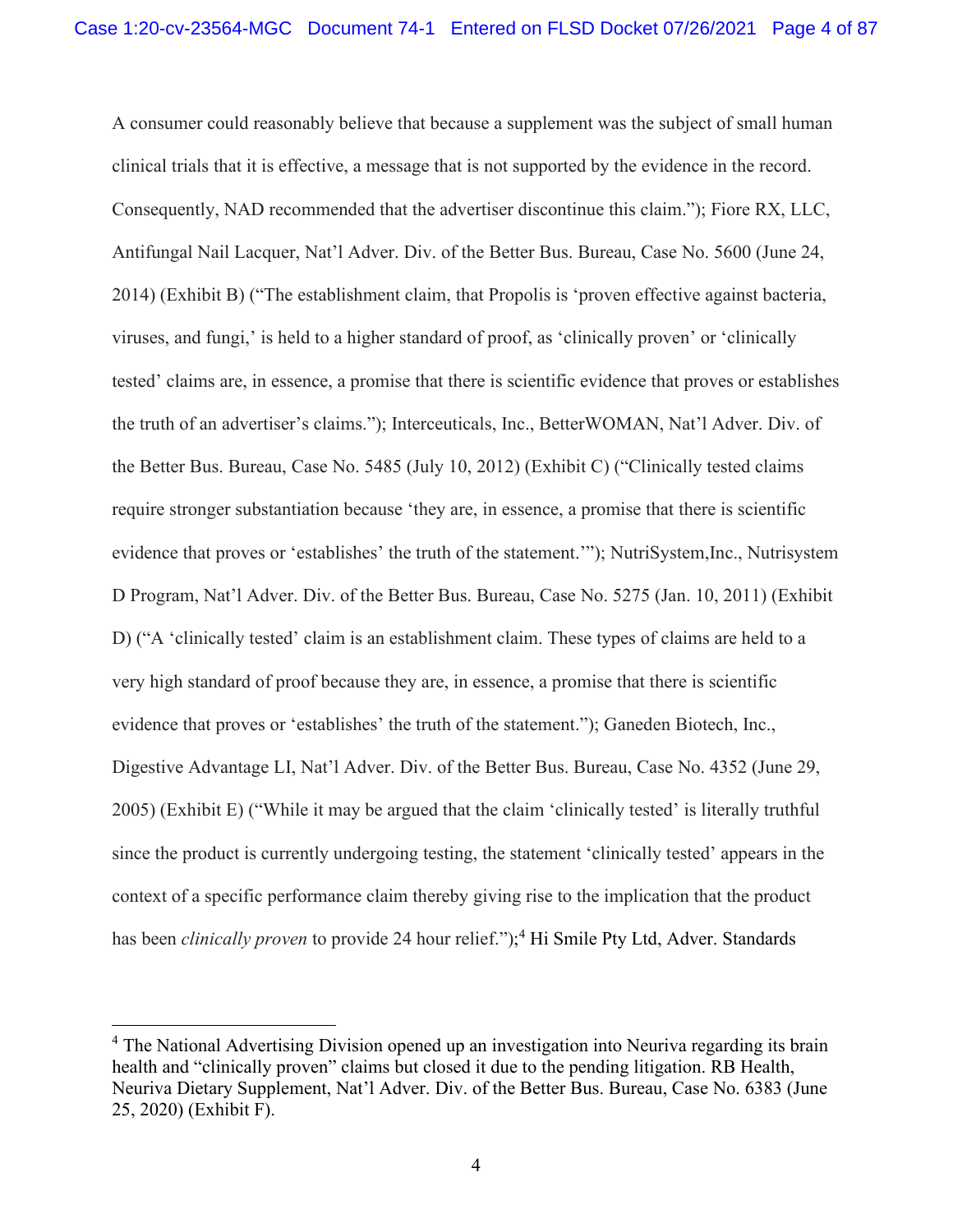Auth. (Jan. 17, 2021), https://www.asa.org.uk/rulings/hismile-pty-ltd-g20-1086513-hismile-ptyltd.html ("We therefore considered that the methodology was not robust enough to prove the claims in the ads. We believed therefore that it would not meet what consumers would understand by the claims "clinically proven" or "tested."").

And even if the removal of the single word "tested" were sufficient to remedy the deceptive marketing at issue, which it is not, RB glosses over the minor word change in such a way that consumers are not likely to notice it, as the following screen shots illustrate.



In addition, there is nothing in the proposed settlement agreement that prohibits RB from using countless other synonymous terms to achieve the same misleading marketing message that its Neuriva supplements are properly substantiated by scientific evidence to improve cognitive

<sup>&</sup>lt;sup>5</sup> Neuriva Brain + Eye is not one of the products listed in the proposed settlement agreement, which only lists Neuriva Original, Neuriva Plus, and Neuriva De-Stress as the "Neuriva Products." Settlement Agreement and Release ¶ I.U.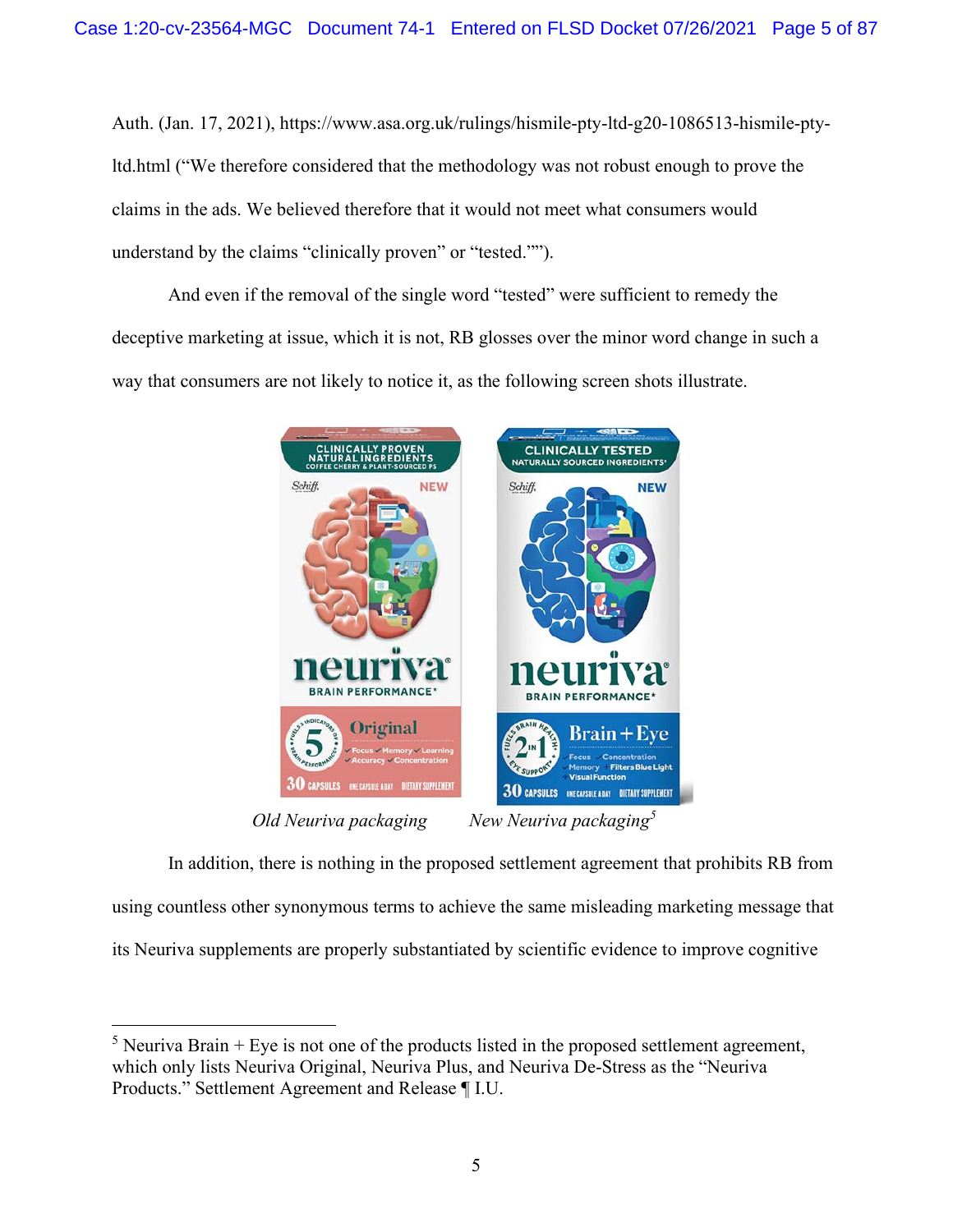functioning – the very claims at issue in plaintiffs' complaint. For example, pursuant to the proposed settlement terms, RB may continue claiming Neuriva is "backed by real science" – a deceptive claim specifically identified in plaintiffs' complaint. Am. Consolidated Compl. ¶ 6 ("Defendants have engaged in a uniformly deceptive advertising and marketing campaign … According to Defendants' repeated statements in their advertising, marketing, and labeling, Neuriva's ingredients are 'backed by science' and 'clinically proven' to improve consumers' focus, accuracy, memory, learning, and concentration." ). And there is nothing that prohibits RB from claiming that there is "science behind Neuriva," "real science that's neuroscientist approved," or that its ingredients are "clinically tested…[and] shown" as it currently does. The following screen shots show some examples of current RB marketing materials, all of which are permissible pursuant to the proposed settlement agreement:

**Schiff Vitamins website as of July 14, 20216**



<sup>&</sup>lt;sup>6</sup> Schiff Neuriva Webpage, https://www.schiffvitamins.com/pages/neuriva-brain-healthsupplement-research?gclsrc=aw.ds&ds\_rl=1279704?cb (last visited July 23, 2021); Neuriva Think Bigger Offer, https://www.schiffvitamins.com/pages/neuriva-think-bigger-offer (last visited July 23, 2021).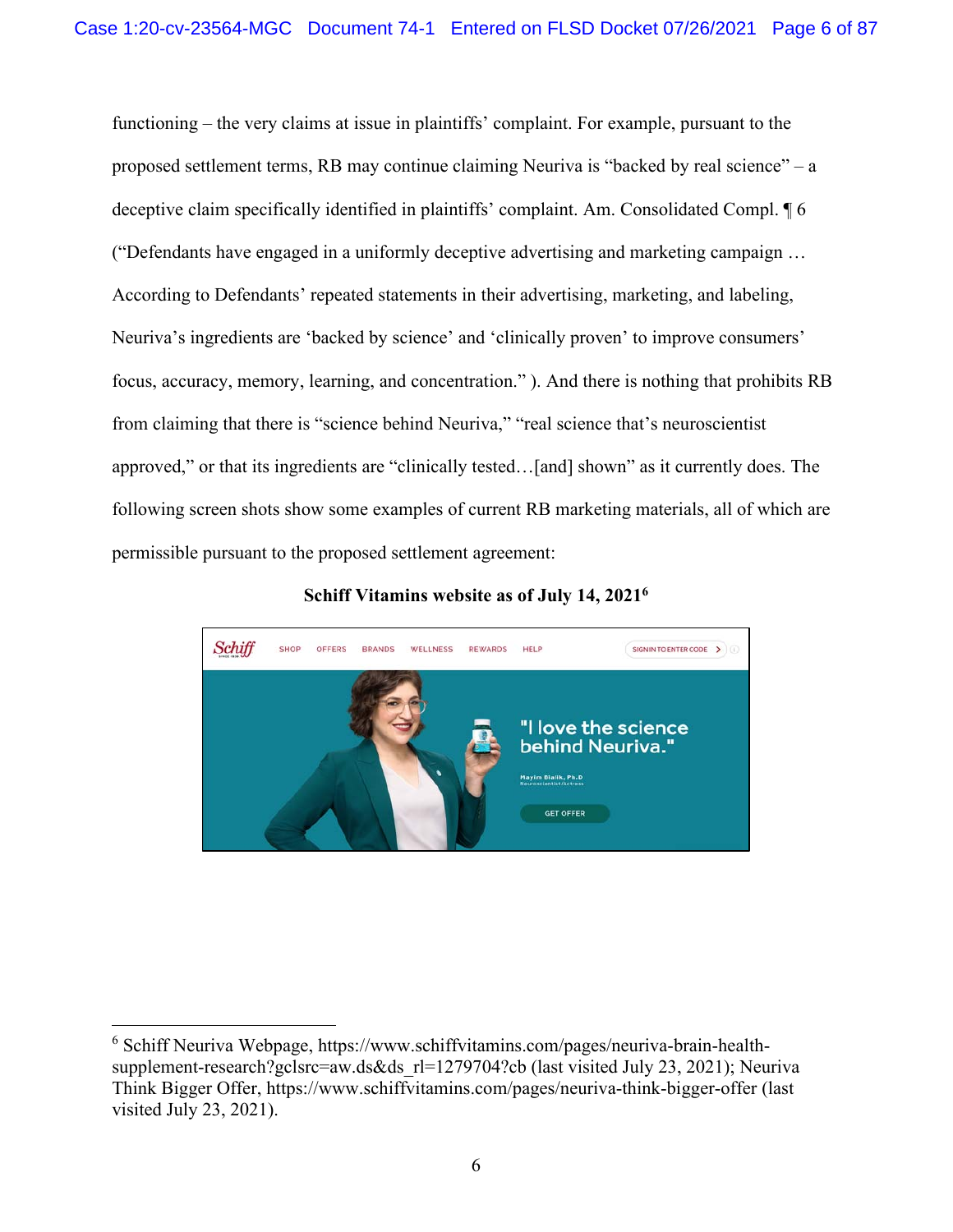

**YouTube Video as of July 14, 20217**



[Narrative by Mayim Bialik]:*"Newsflash! Not all brain supplements are created equal. But Neuriva is backed by real science and vetted by a real neuroscientist, me. … Here's why I love the science behind Neuriva. It starts with two clinically tested ingredients. … Neuriva Plus fuels six key indicators of brain performance to give you all sorts of big brain energy like this: memory, focus, concentration, learning, accuracy, reasoning…"*

 $7$  Neuriva ThinkBigger – Science Explained by Mayim YouTube Video, https://www.youtube.com/watch?v=Ck7NZlwrCek&t=89s.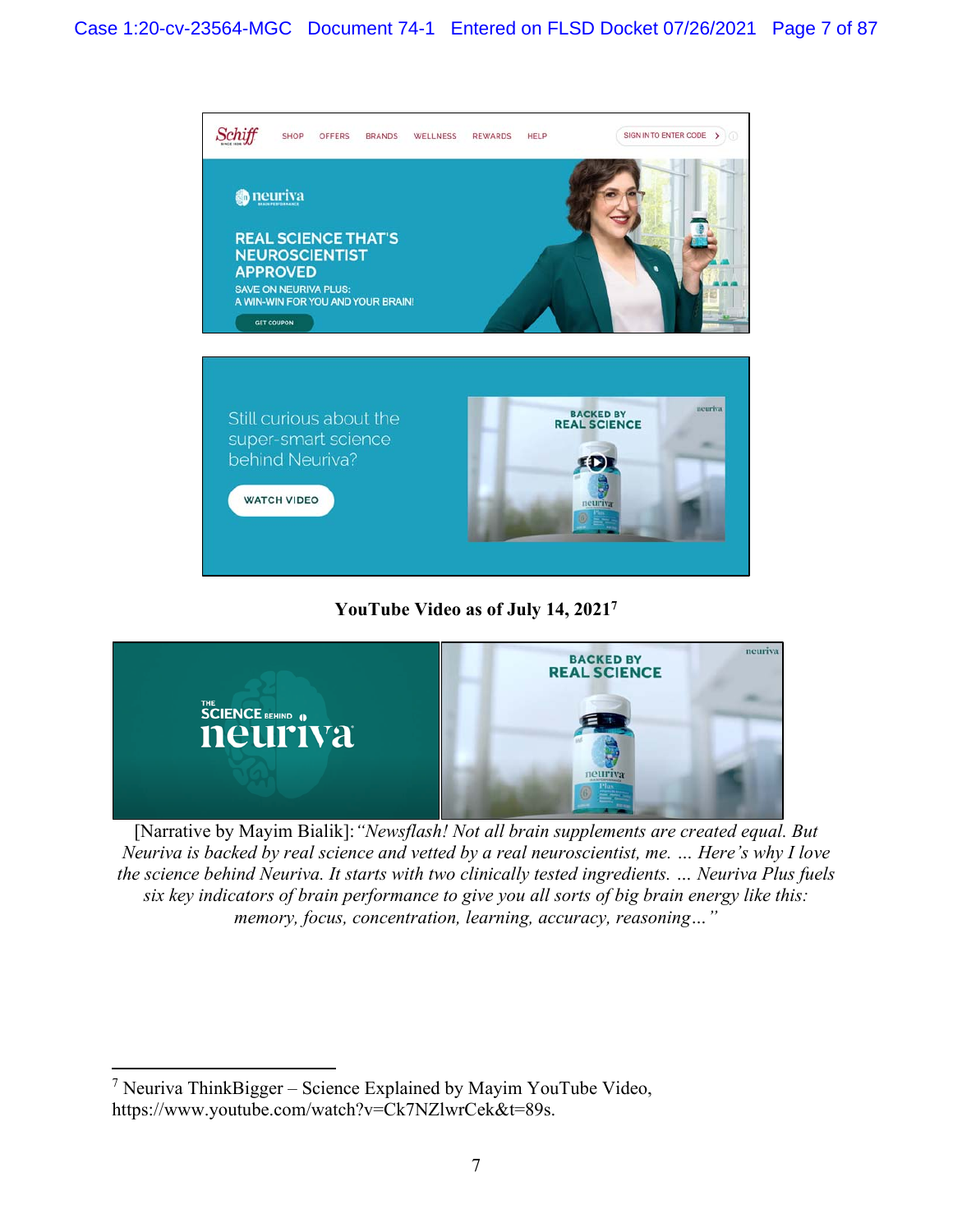

# **July 5, 2021 Instagram post8**

May 17, 2021 Facebook post<sup>9</sup>



<sup>8</sup> Neuriva July 5, 2021 Instagram post, https://www.instagram.com/p/CQ85BgAN4DZ/.

<sup>&</sup>lt;sup>9</sup> The Science Behind Neuriva, https://fb.watch/v/3hKR6YMoj/.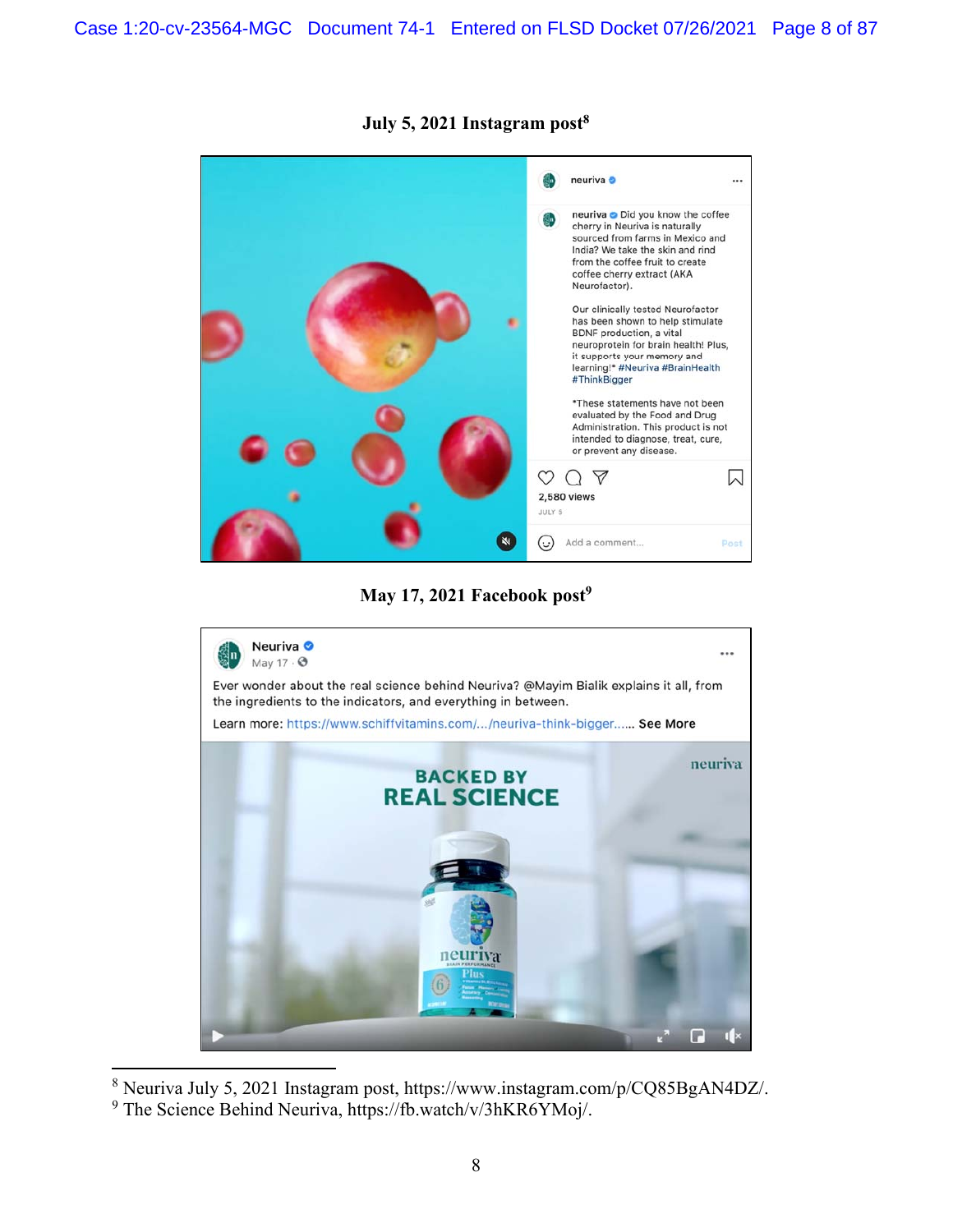Put simply, RB's agreement to stop using one word in its marketing confers no benefit to the class, and will only benefit RB by providing it with a court-sanctioned settlement approving its continued use of deceptive marketing claims.

Similar injunctive relief was flatly rejected by the Seventh Circuit in *Pearson v. NBTY, Inc.,* 772 F.3d 778 (7th Cir. 2014). In *Pearson*, Judge Posner explained that because the injunctive relief only required cosmetic word edits to the labels of the glucosamine bottles, the benefits inured solely to defendants, not consumers:

> A larger objection to the injunction is that it's superfluous—or even adverse to consumers. Given the emphasis that class counsel place on the fraudulent character of [defendant]'s claims, [defendant] might have an incentive even without an injunction to change them. The injunction actually gives it protection by allowing it, with a judicial imprimatur (because it's part of a settlement approved by the district court), to preserve the substance of the claims by making—as we're about to see purely cosmetic changes in wording, which [defendant] in effect is seeking judicial approval of. For the injunction seems substantively empty. In place of "support[s] renewal of cartilage" [defendant] is to substitute "contains a key building block of cartilage." We see no substantive change.

*Id.* at 785. The same criticism is appropriately levied at the proposed settlement in this case; the injunctive relief is substantively empty. Specifically, the failure to include catch-all language in the agreement that would prohibit RB from suggesting or implying in any manner that its supplements are properly substantiated by competent and reliable scientific evidence to improve various measures of cognitive functioning means that changes to its marketing as a result of this settlement agreement will not affect its ability to continue with its deceptive marketing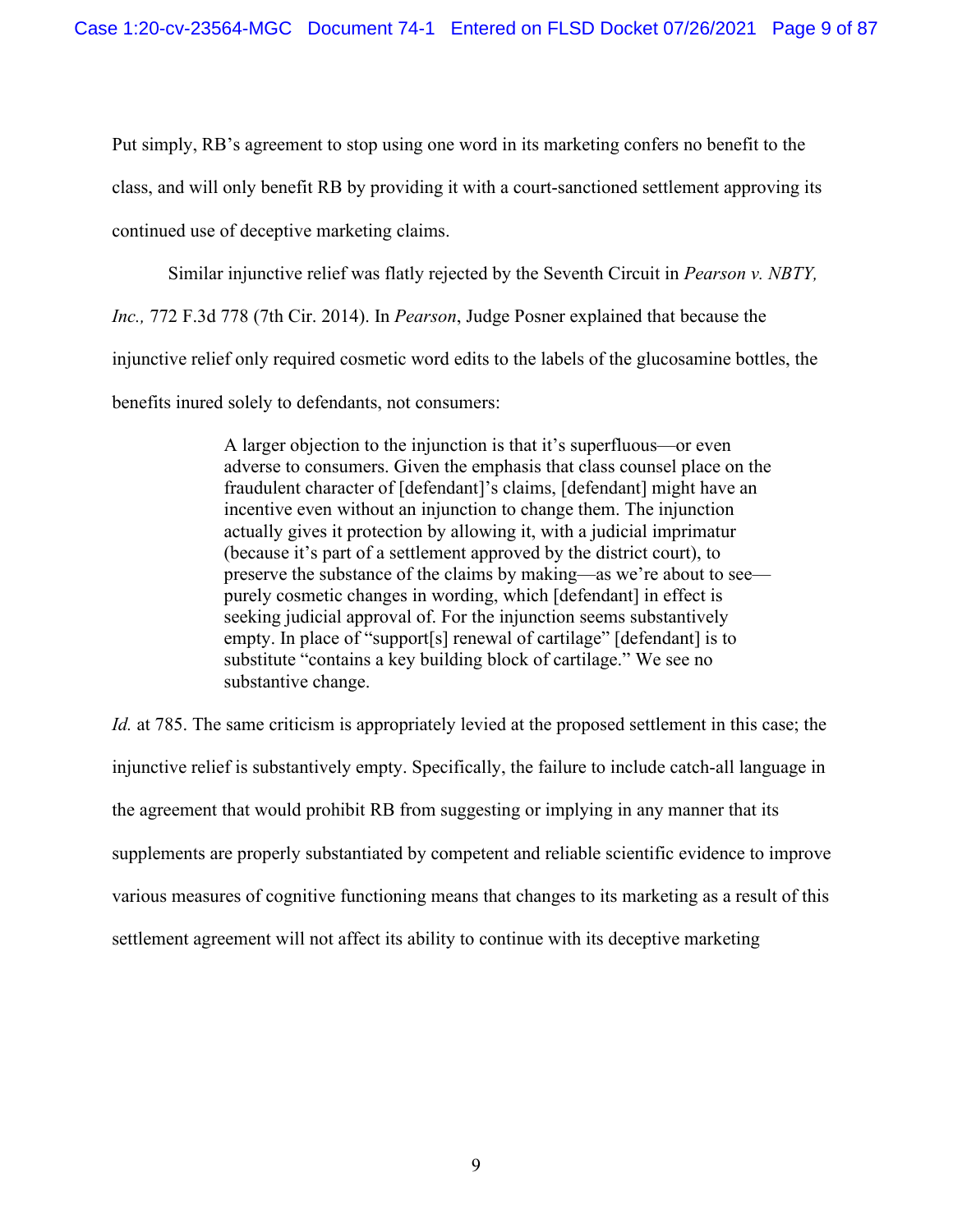message.<sup>10</sup> For this reason, the agreement is unfair to class members and should be rejected.<sup>11</sup>

*See Koby v. ARS Nat'l Servs., Inc.,* 846 F.3d 1071, 1080 (9th Cir. 2017) (reversing a lower

court's approval of a class-action settlement agreement and determining that injunctive relief that

<sup>&</sup>lt;sup>10</sup> There are two flaws in RB's May 24, 2021 argument that the proposed injunction is meaningful because significant research establishes that the ingredients in Neuriva have a positive, demonstrated impact on brain health. Defendants' Supplemental Brief Regarding Injunctive Relief, May 24, 2021, Docket No. 62. First, despite the language RB cherry picks from certain studies cited in its May 24, 2021 supplemental brief, none of the clinical studies to which RB cites reached statistically significant, conclusive results about Neuriva's ingredients' impact on memory, focus, concentration, learning, accuracy, or reasoning, the six "key indicators of brain performance" that RB claims Neuriva improves. *See* Neuriva ThinkBigger – Science Explained by Mayim, Neuriva Brain Performance YouTube video, available https://www.youtube.com/watch?v=Ck7

NZlwrCek. Either they called for further studies, reached results that are not generalizable as they were based on a limited population, and/or did not study one of the cognitive functioning measurements advertised by RB.

Second, even if RB had more robust scientific studies to substantiate its cognitive improvement claims, studies examining individual ingredients may not constitute adequate substantiation for marketing claims about the specific product. *See* Federal Trade Commission, Dietary Supplements: An Advertising Guide for Industry,

https://www.ftc.gov/tips-advice/business-center/guidance/dietary-supplements-advertisingguide-industry. This is because certain ingredients may not be as effective when mixed with other ingredients than they are on their own. And the dosage and/or delivery method of an ingredient tested in an ingredient study may not be the same as the dosage and/or delivery method of the ingredient in the advertised product.

And while the injunctive relief outlined in the proposed settlement agreement pertains only to claims made about the individual ingredients, as discussed above, nothing in the proposed settlement agreement prohibits RB from making deceptive substantiation claims about the overall product, as it currently does.

 $11$  In November 2014, TINA.org opposed the terms of a similar proposed settlement agreement regarding the alleged false advertising of glucosamine supplements. *Quinn, et al. v. Walgreen, Co., et al.,* Case No. 12-cv-8187, S.D.N.Y. Subsequently, the parties revised the injunctive relief (which previously banned only six words from the product labels for a two-year period) to include broader catch-all language and the duration of the injunctive relief was also amended to continue in perpetuity (until and unless the marketers become aware of scientific evidence to substantiate the preexisting cartilage claims and the Court allows them to reinstate the banned language). *See Quinn, et al. v. Walgreen, Co. et al.,* Case No. 12-cv-8187, S.D.N.Y., Amendment to Settlement Agreement and General Release, dated Jan. 30, 2015 (Dkt. 141-1).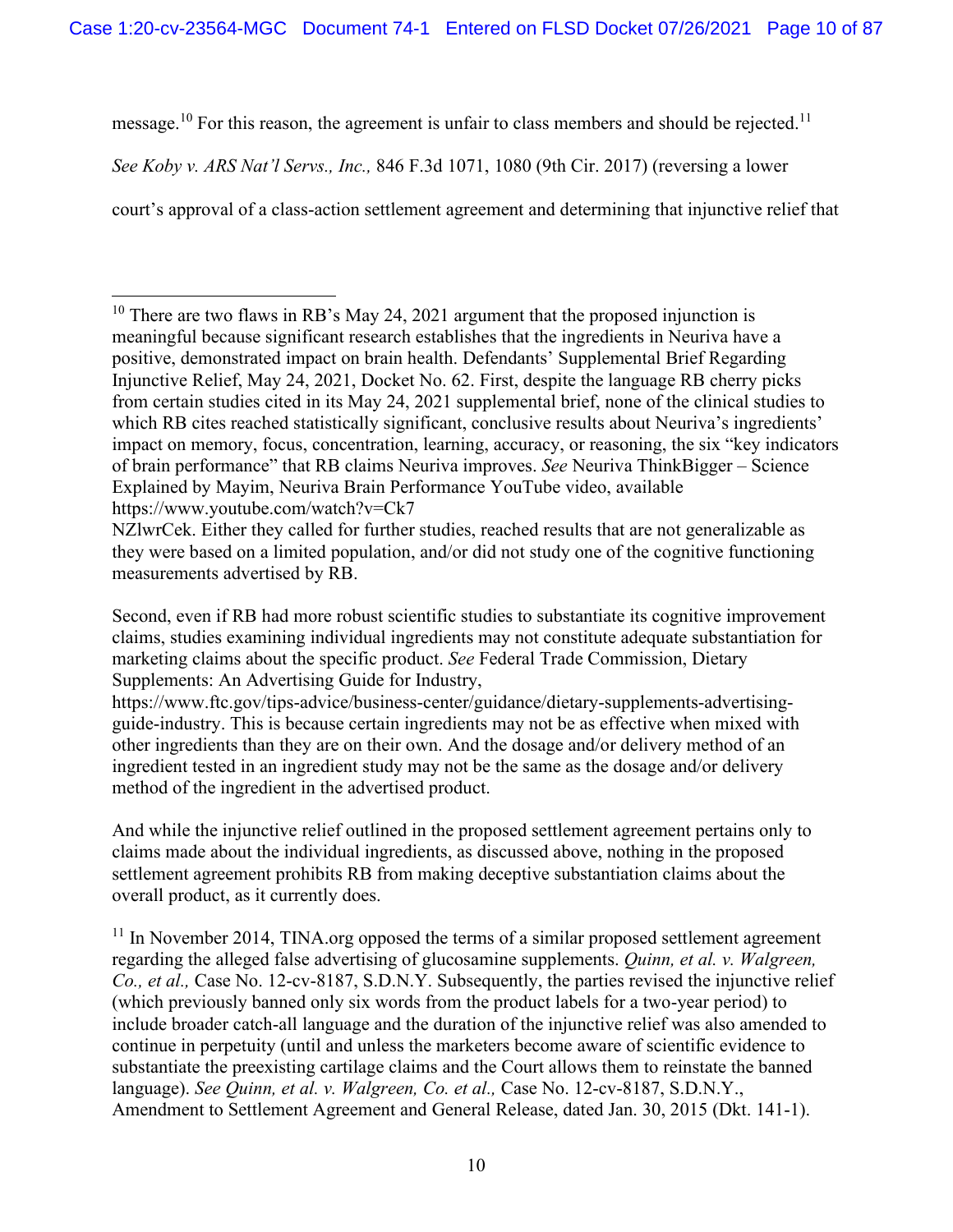"does not obligate [the defendant] to do anything it was not already doing" does not provide value to the class).

## **B. The Injunctive Relief Is Temporary While Class Members Are Forever Banned from Suing RB.**

To make matters worse, RB's meaningless labeling restrictions are binding for, at most, two years, while class members are required to give up their litigation rights forever. *See* Settlement Agreement and Release, at ¶ IV.A.3 ("The [injunctive relief] shall initiate on the date exactly six (6) months after the Final Approval Order and Judgement … and shall remain in effect for two (2) years thereafter.."); ¶ VI ("Upon the Effective Date, … the Settlement Class fully release and discharge the Settling Defendants...from all claims...Class Members ever had, now have, may have, or hereafter can, shall or may ever have against the Discharged Parties…"). $^{12}$ 

Allowing RB to continue with the same deceptive marketing messages that are at issue in this litigation, and banning a single word for two years, while class members are permanently prohibited from suing the company over its false marketing of the products at issue is patently unfair and reversible error. *See Pearson,* 772 F.3d at 787 ("for a limited period the labels will be changed, in trivial respects unlikely to influence or inform consumers.").<sup>13</sup> *See also Vassalle v.* 

<sup>&</sup>lt;sup>12</sup> In addition to giving up their right to sue RB for false marketing of the supplements at issue, class members are also waiving clear statutory rights they have under state laws, such as Section 1542 of the Civil Code of the State of California, which prohibits general releases such as this one from being extended to claims unknown at the time of executing the release, even if they would have materially affected the settlement. *See* Settlement Agreement and Release, at ¶ VI.B. 13 After this Seventh Circuit decision, the parties in the *Pearson* case negotiated a revised settlement agreement that, among other things, included permanent injunctive relief. *Pearson v. Rexall Sundown, Inc. and NBTY, Inc.,* 11-cv-07972, N.D. Ill., Settlement Agreement and General Release, dated April 10, 2015; Final Judgment and Order, Aug. 25, 2016, available at https://www.truthinadvertising.org/wp-content/uploads/2016/ 01/Pearson-v-Rexall-Sundown-final-approval-order.pdf.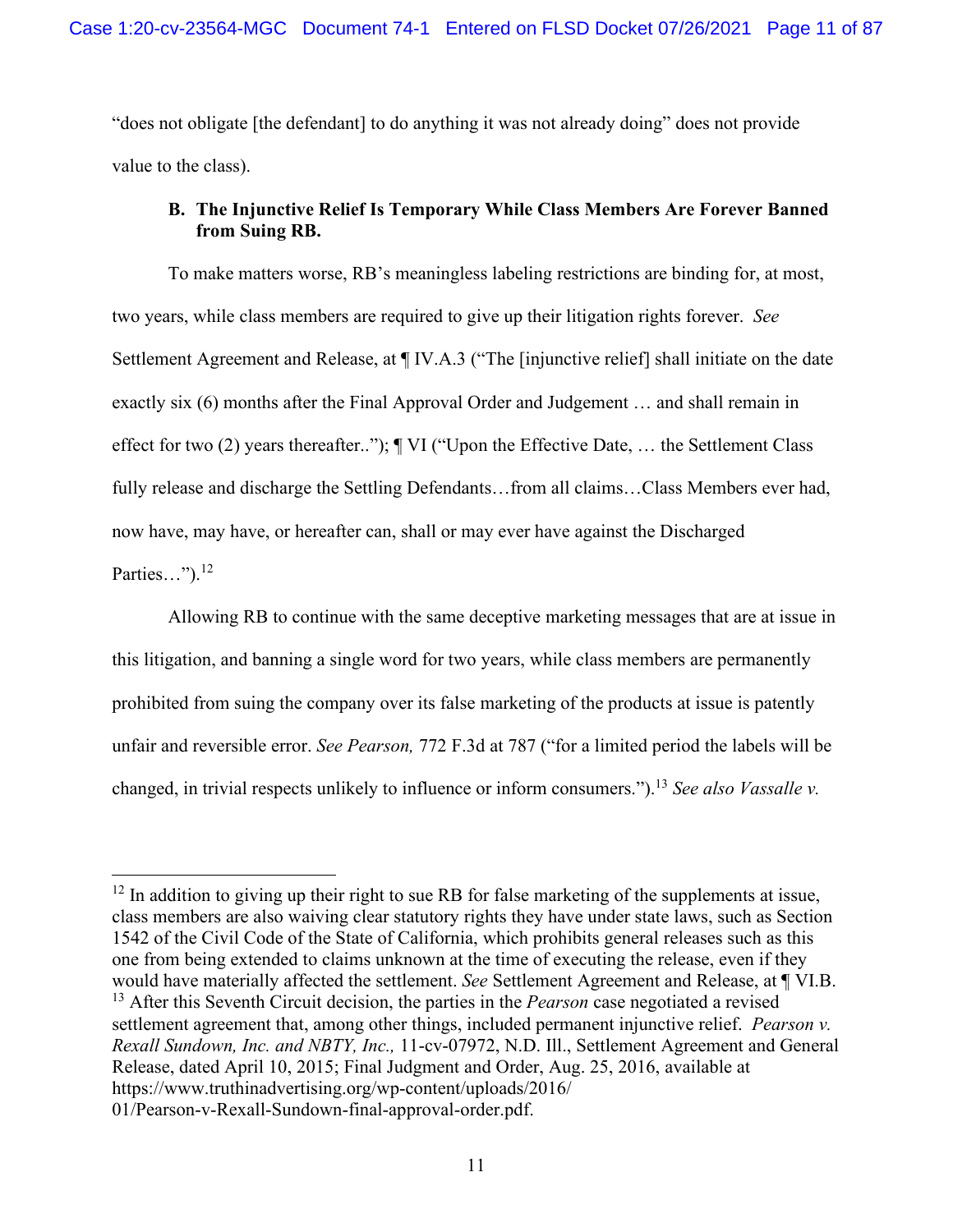*Midland Funding LLC,* 708 F.3d 747, 756 (6th Cir. 2013) ("the injunction only lasts one year, after which [the defendant] is free to resume its predatory practices should it choose to do so.").

In short, it is clear that the temporary injunctive relief proposed in this settlement functions merely as window dressing attempting to cover up the litigation restrictions being placed on the nationwide class and as justification for the nearly \$3 million attorney-fee award. Accordingly, the proposed agreement is unfair to class members and, as such, this Court should not grant approval.

# **II. The Proposed Monetary Relief is Inadequate and Unacceptably Disproportionate to the Proposed Attorneys' Fees.**

While the agreement proposes to bind all U.S. residents who purchased RB's Neuriva products for a two-year period (between January 1, 2019 and April 23, 2021), the class may only seek damages for up to four bottles of the supplements (which cost between \$29.99 and \$44.99 per bottle14), and the *most* cash any class member can obtain from this settlement is \$65.15 *See*  Settlement Agreement and Release, at ¶ IV. B. And that amount assumes the class member has (1) received notice of and understands the settlement terms, (2) has filed a valid claim, and (3) has retained proof of the purchases, the combination of which is unlikely to happen.<sup>16</sup> For the

<sup>&</sup>lt;sup>14</sup> Schiff Vitamins, Shop Neuriva, https://www.schiffvitamins.com/pages/where-to-buy-neuriva (last visited July 23, 2021).

<sup>&</sup>lt;sup>15</sup> While class members are capped at \$65, the named plaintiffs will receive more than 30 times more, or \$2,000. *See* Settlement Agreement and Release, at ¶ V. C.

<sup>16</sup> Receipts likely to be discarded**.** *See Pearson,* 772 F.3d at 783 (indicating that receipts for supplement purchases are likely to be discarded); *In re TJX*, 584 F. Supp. 2d 395, 405, n.15 (D. Mass. 2008) (stating "[c]ommon sense indicates that, [for] a relatively small-scale purchase, an average consumer is unlikely to keep [proof of purchase] documentation for years.")

It is rare for class members to file claims. *See, e.g., Pearson* at 783 (indicating that the "very modest monetary award that the average claimant would receive," along with the notice and claim forms, "were bound to discourage filings."); *De Leon v. Bank of Am., N.A.,* Case No. 09 cv-1251, 2012 U.S. Dist. LEXIS 91124, at \*44 (M.D. Fla. Apr. 20, 2012) ("The proposed settlement administrator in this case … has indicated that the claims-rate in consumer class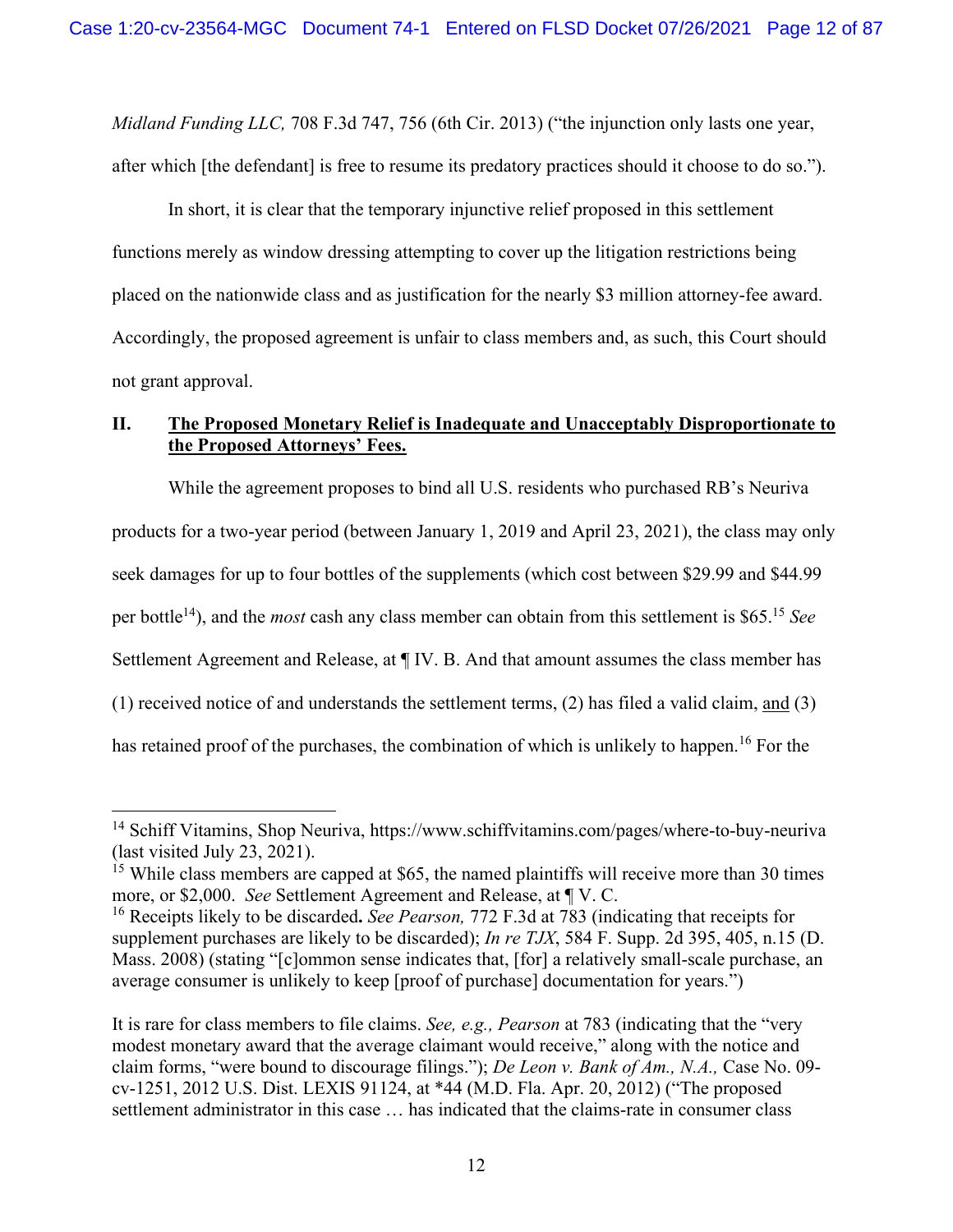vast majority of consumers who do not have receipts, the most cash that can be obtained with this settlement is \$20 from a \$8 million cash award fund.

At the same time, the agreement provides nearly \$3 million to plaintiffs' attorneys. *Id.* at ¶ V. A. Given the meaningless – and temporary – injunctive relief and the exceedingly modest amount of monetary award, such exorbitant fees are simply not justified in this case. *See e.g., Dennis v. Kellogg Co.,* 697 F.3d 858, 861 (9th Cir. 2012) (reversing district court's approval of a settlement that provided for, among other things, \$2 million in attorneys' fees and a maximum of \$15 to each class member, stating "[i]n a class action … any settlement must be approved by the court to ensure that class counsel and the named plaintiffs do not place their own interests above those of the absent class members."). *See also In re Dry Max Pampers Litig.,* 724 F.3d 713, 721 (6th Cir. 2013) (reversing district court's approval of a settlement that awarded \$2.73 million to class counsel while unnamed class members received relief of only negligible value, determining that the agreement benefited class counsel "vastly more than it [did] the consumers who comprise the class," and therefore was unfair); *Staton v. Boeing Co.*, 327 F.3d 938, 974 (9th Cir. 2003) (reversing district court's approval of proposed consent decree that awarded \$3.85 million to class counsel while awarding approximately \$1,000 to each unnamed class member, and injunctive relief that largely incorporated already-existing company programs rather than creating new ones, stating "[p]recisely because the value of injunctive relief is difficult to

settlements range from 2% to 20%, depending on a variety of factors, including the amount a claimant will receive, the difficulty of obtaining information required to complete a claim form and even the requirement to submit a claim form."); *In re TJX,* 584 F. Supp. 2d 395, 404 (D. Mass. 2008) ("only a fraction of any given class is likely to claim the benefits provided for in a settlement. Indeed, '[i]t is not unusual for only 10 or 15% of the class members to bother filing claims'"); *Sylvester v. Cigna Corp.,* 369 F. Supp. 2d 34, 52 (D. Me. 2005) ("'[C]laims made' settlements regularly yield response rates of 10 percent or less").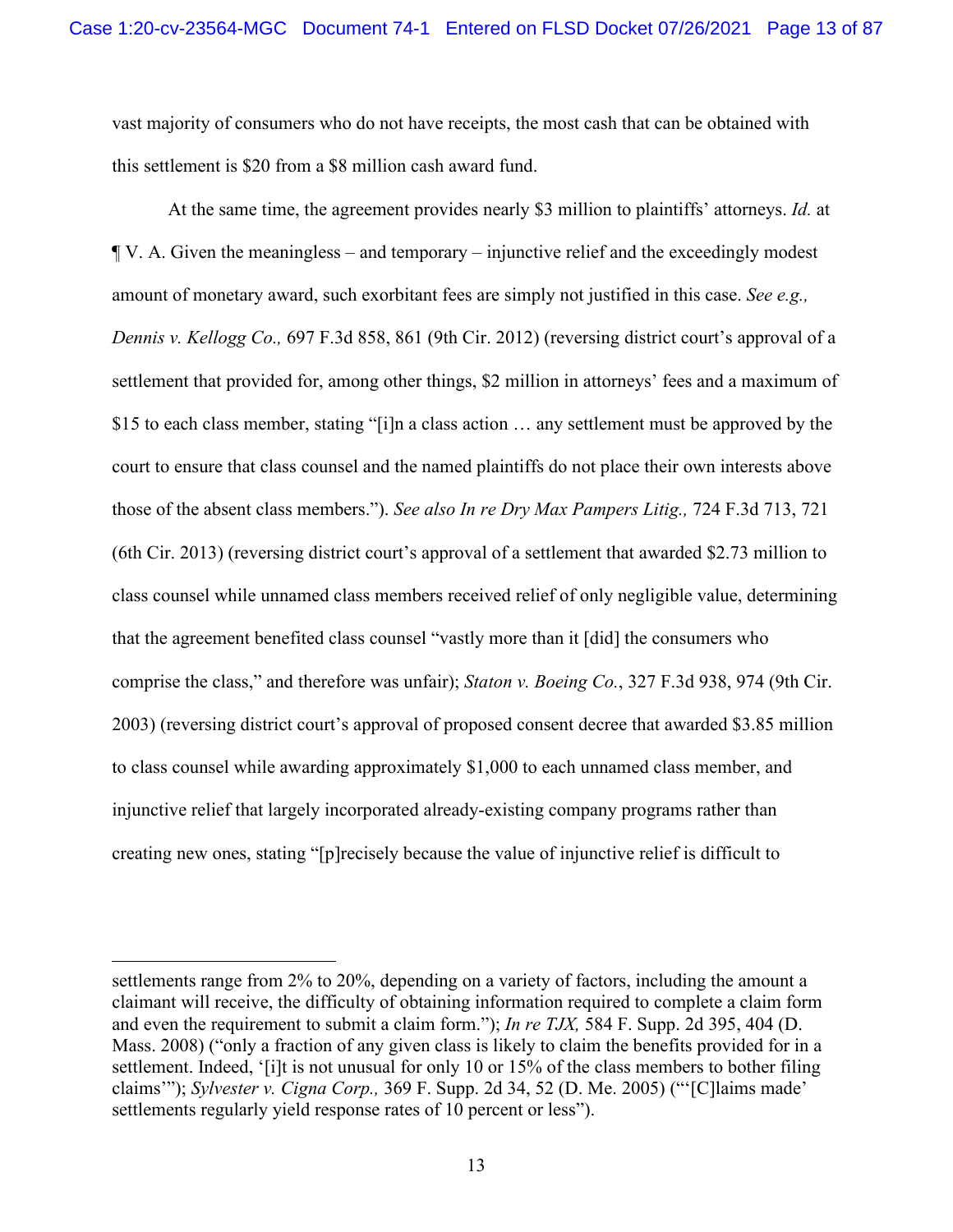quantify, its value is also easily manipulable by overreaching lawyers seeking to increase the value assigned to a common fund," and increase their fees).

The result – if the proposed agreement is approved – is that RB will be required to pay a nominal amount to the class, make absolutely no material changes to its marketing or labeling, and handsomely reward plaintiffs' counsel for providing it a clear path on which to continue its deceptive marketing.

#### **CONCLUSION**

In sum, the proposed settlement should be rejected because it does not remedy the deceptive marketing alleged in the operative complaint and provides paltry monetary relief to class members, all while handsomely rewarding plaintiffs' counsel so they will go away. For these reasons, TINA.org respectfully urges this Court to reject the proposed settlement.

Dated: July 26, 2021 Respectfully,

By: *s/ Jon Polenberg* Jon Polenberg, Esq. Florida Bar No.: 653306 Becker & Poliakoff 1 East Broward Blvd., Suite 1800 Ft. Lauderdale, FL 33301 Telephone: (954) 987-7550 jpolenberg@beckerlawyers.com

and

Laura Smith, Legal Director (District of Conn. Bar No. ct28002, not admitted in Florida) Truth in Advertising, Inc. 115 Samson Rock Drive, Suite 2 Madison, CT 06443 Telephone: (203) 421-6210 lsmith@truthinadvertising.org *Attorneys for Truth in Advertising, Inc.*